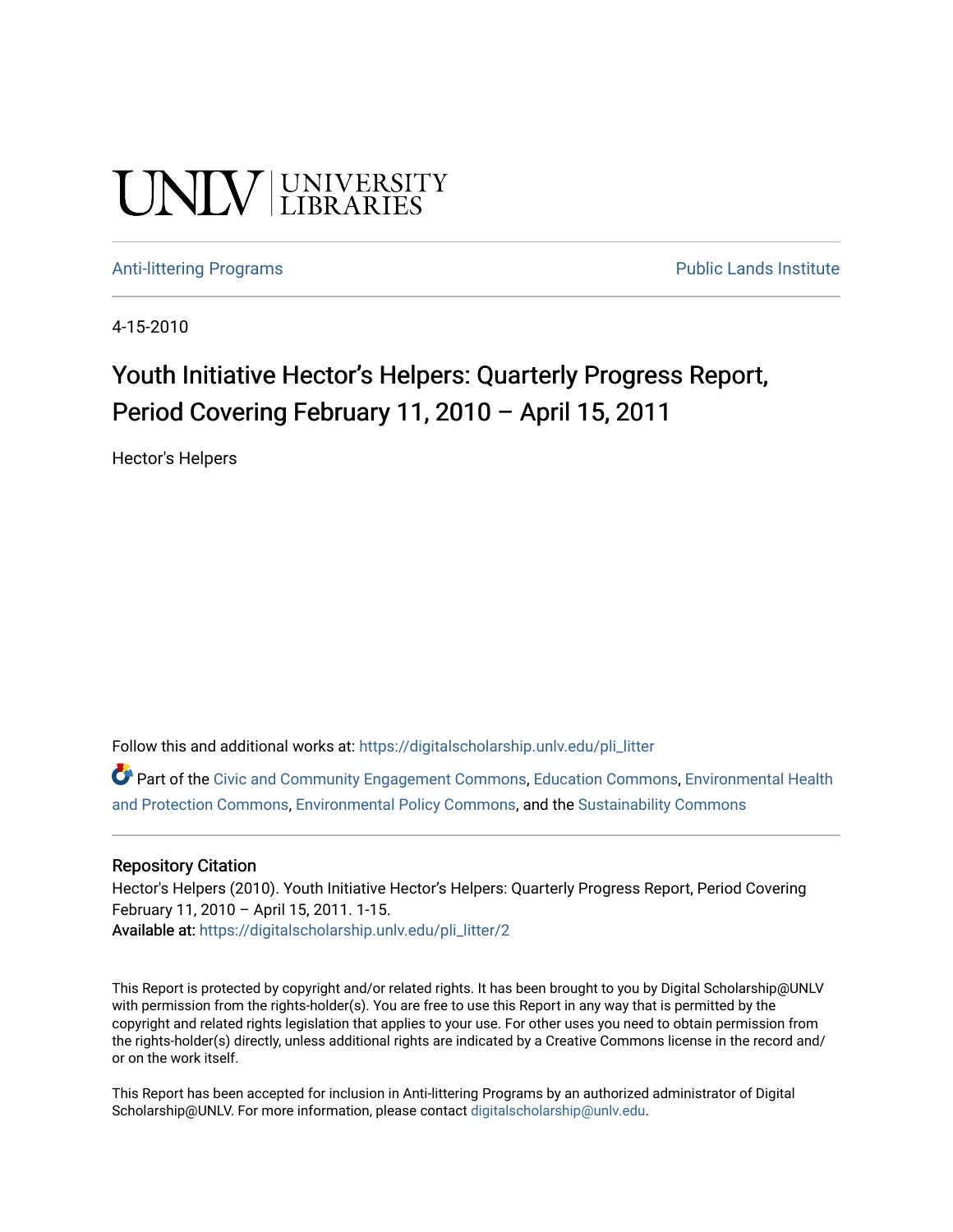

#### **QUARTERLY PROGRESS REPORT**

University of Nevada, Las Vegas Period Covering February 11, 2010 – April 15, 2011

Cooperative Agreement Number L10AC20333

#### **Youth Initiative Hector's Helpers**

#### **Executive Summary**

The third quarter has progressed with the Hector's Helpers program. We took action with hands-on classroom activities and lead three clean-up field trips. Students learned how to protect public lands in Southern Nevada through our anti-litter and desert dumping initiative. West Career Technical Academy students completed various GIS projects and finished the Adopt-A-Block Handbook. The Hector's Helpers staff also submitted a formal proposal to study pre- and post-program surveys of students participating in the Hector's Helpers program.

#### **Summary of Attachments**

- Curriculum Table
- Baseline surveys (Pre-test)
- Post-program surveys (Post-test)

#### **Collaboration with Interagency Teams**

The Hector's Helpers team continues to meet on a regular basis and is providing direction on all three tasks as detailed below.

#### **Task 1: Implement Hector's Helpers Service Learning Curriculum**

#### Field Work with GPS Units and Classroom Work with GIS Databases

GIS students at West CTA continued throughout the school year working on different GIS projects. This included situational projects of how GIS can be used in federal agencies and for the protection of public land. This quarter included the process and planning for next year's curriculum. It was discussed that some of the students will be enrolled in a GIS for a second year, and that there will a whole new class with no experience in GIS. Discussions of what two levels of instruction will be implemented at West CTA and how the Hector's Helpers program can be involved.

#### Adopt-A-Block

This deliverable was completed in the last quarter with classroom presentations and through the final showcase for the marketing students. Due to the need to gather final numbers on the amount cleaned up, it was not documented in the last quarterly report but a large scale desert clean up was conducted on February  $5<sup>th</sup>$ , with the students of West CTA and community volunteers. The promotion of the clean up utilized one of the marketing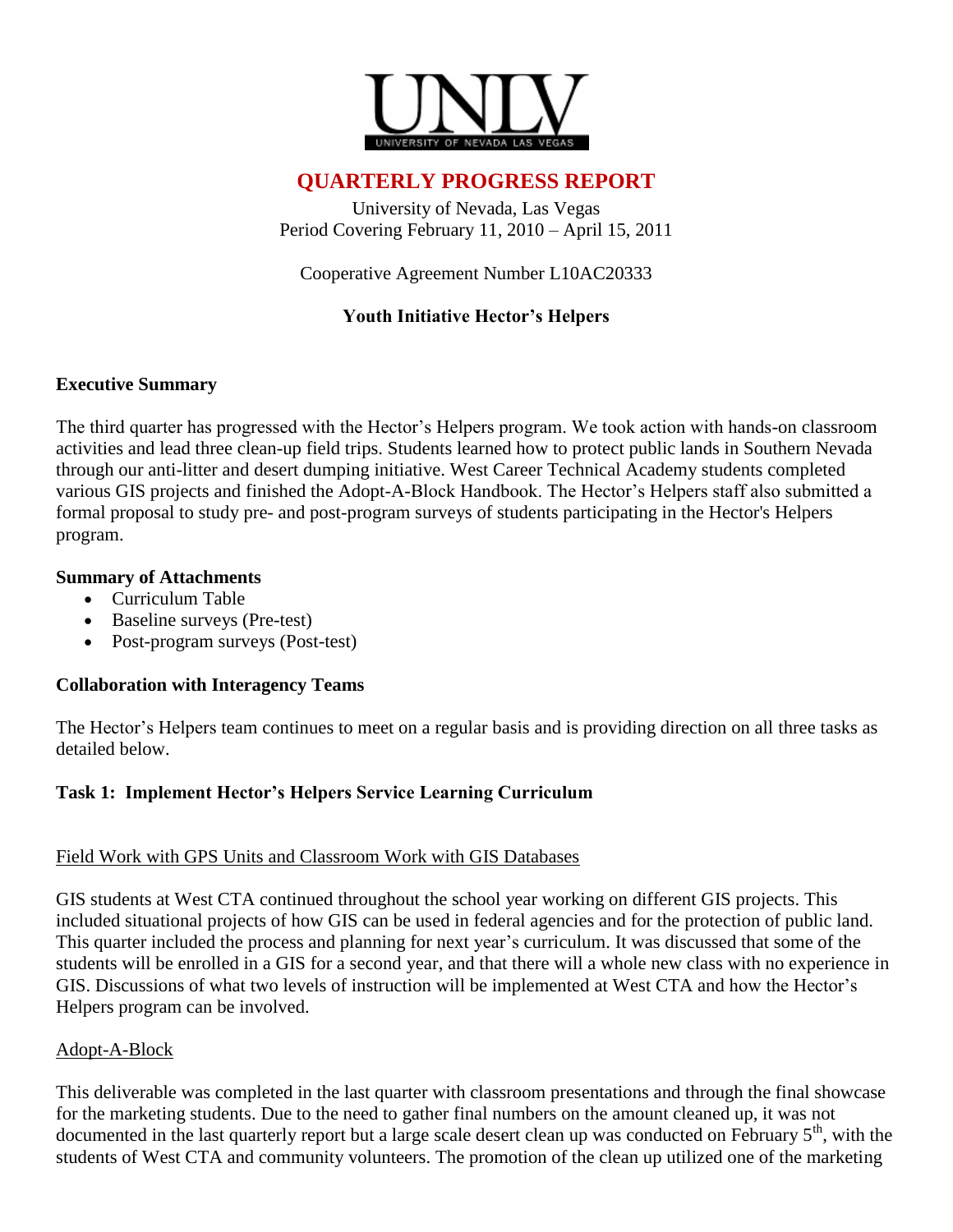campaigns of the students from West CTA- 'Pick up your Shoot.' During this event 109 volunteers removed 40 cubic yards of recyclables and 60 cubic yards of garbage and debris from Sloan Canyon.

#### Development of Materials for an Adopt-A-Block/Parcel Handbook and Materials for Corporate Outreach

This deliverable was completed in the last quarter with students from the WCTA's marketing program developing marketing campaigns with emphasis on different target markets including businesses. During this quarter time was spent in preparation for next year. Preparations for conducting research on the Hector's Helpers project, as well as discussions about lesson plans for the next year were made. It was discussed that perhaps next year the majority of the project will take place in the third and fourth quarter of the school year to allow students to gain the fundamentals of marketing in the first two quarters. It was noted, however, that as students progressed through the marketing curriculum this year, the students could see how they were immediately applying what they learned during the project-based learning project. It was also noted that this year, being that West CTA was a new school, the students did not have the background experience and knowledge as future students in the program. Therefore, next year's sophomores will have already been through the fundamentals of marketing, and the teacher has high hopes for creativity and innovation from the students.

#### Classroom Activity

Each participating school receives a visit from a Public Lands Institute employee once a week to conduct the Hector's Helper lesson of the day. Currently, we are working with Bailey Middle School, Roy Martin Middle School, and East Career Technical Academy. This 14 week enrichment program is based on our own curriculum combined with Earth Force's project-based environmental education (see attachment). Lessons are held for an hour and a half either during or after school.

In the classroom, students learn about environmental issues including: littering, desert dumping, environmental ethics, public lands, and climate change. In addition, they will engage in student development lessons that include team-building, leadership, and message evaluation. The students will improve their writing skills through weekly journal entries. During this time, they will also participate in a key project. Each class will create a project designed to prevent or increase awareness of the litter and desert dumping issue in Southern Nevada. Students themselves will choose the class project, and ideas include a Podcast, graphic novel, Text to Speech cartoon, video, or a student panel discussion with city policy makers.

The benefits of our Hector's Helper program include student learning with hands-on experience. In addition to traditional lecture students conduct case studies, experiments, and games to enhance their learning experience. Through the program students will improve their academic skills, communication, team-building, and criticalthinking. It will build their self-esteem and develop their sense of community.

#### **Task 2: Research Proposal**

A formal proposal to the UNLV Institutional Review Board for the Protection of Human Subjects was developed by the Hectors Helpers team to do research for the Hector's Helper program. The study is designed to provide outcome data for the Hector's Helpers Youth Initiative progam that incorporates the Earth Force CAPS (Community Action and Problem-Solving) curriculum into an anti-litter and desert dumping setting, select a problem to address, research local policies and practices, develop and implement an action project, and reflect on the results of their efforts. An evaluation instrument to assess the outcomes of the Earth Force CAPS curriculum has been developed by Brandeis University. The proposed study will use this instrument and follow the Brandeis protocol to collect data on the impacts of applying the Earth Force CAPS curriculum within the context of litter and desert dumping.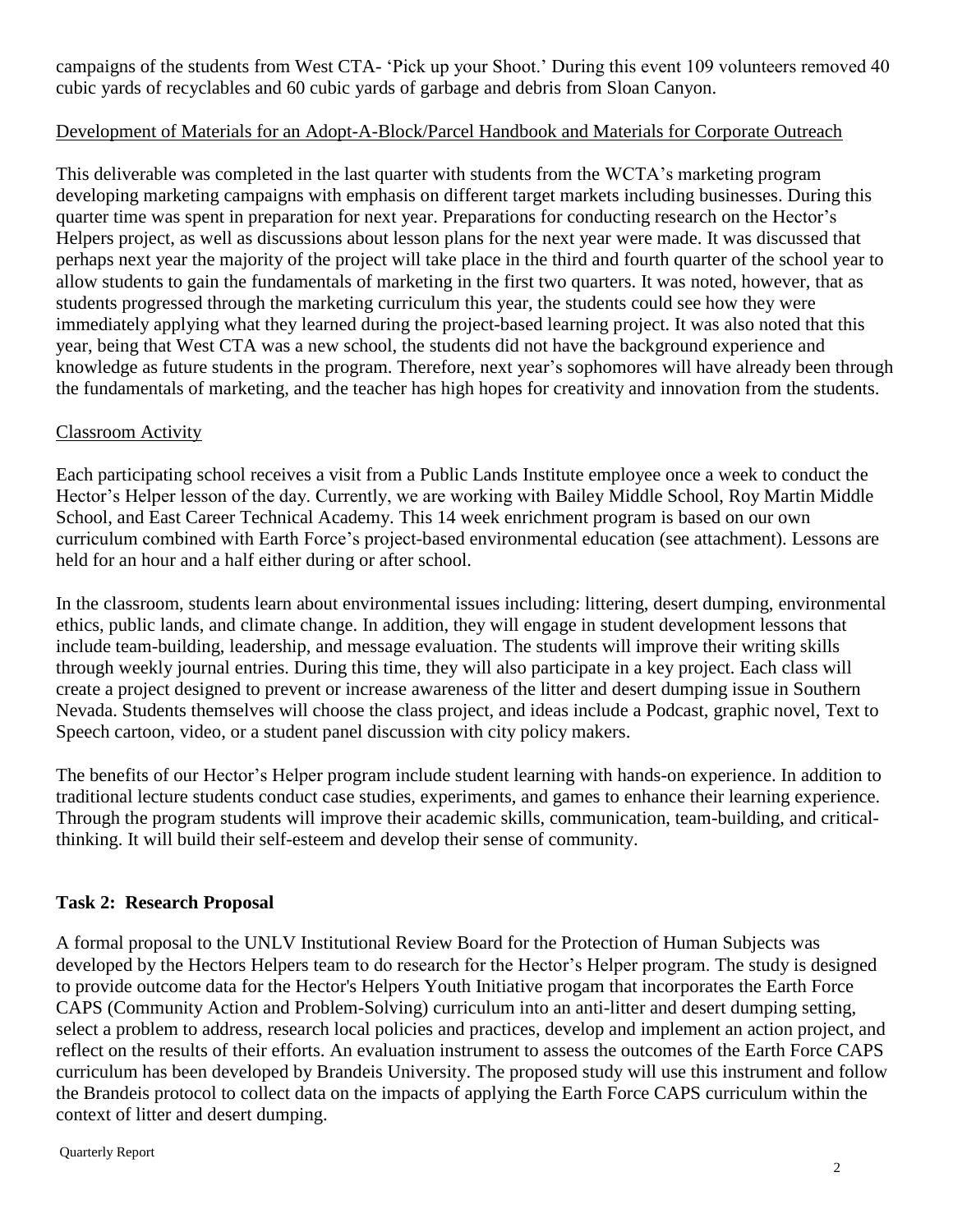The major focus of the proposed study is administration of a set of pre- and post-program surveys to students participating in the Hector's Helpers program (see attachment). The participant surveys are designed to assess changes in student environmental and civic attitudes, knowledge, and skills associated with the Earth Force curriculum.

The participant survey process will be conducted by the UNLV graduate assistants that deliver the curriculum to the students. Teachers are also instructed to read the survey instructions to students and to make sure that students understand that the surveys are confidential and voluntary. The completed surveys will then be returned by the classroom teachers to the graduate assistant, who will be responsible for submitting the surveys to the Public Lands Institute facilitator for processing and analysis. Post-program surveys will be distributed towards the end of the semester and administered under the same procedures/guidelines as the baseline surveys.

#### **Task 3: Litter and Desert Dumping Clean-up Field Trips**

|         |                      | <b>Field Trips During Quarter</b> |                       |                            |
|---------|----------------------|-----------------------------------|-----------------------|----------------------------|
| Date    | School               | Number of Students                | <b>Yards of Trash</b> | <b>Field Trip Location</b> |
|         |                      |                                   | Collected             |                            |
| 2/15/11 | <b>Bailey Middle</b> | 60                                | 4 cubic yards         | <b>Great Unconformity</b>  |
|         | School               |                                   |                       |                            |
| 2/23/11 | Valley High          | 32                                | N/A                   | <b>Great Unconformity</b>  |
|         | School               |                                   |                       |                            |
| 4/5/11  | <b>Bailey Middle</b> | 43                                | 2 cubic yards         | <b>Great Unconformity</b>  |
|         | School               |                                   |                       |                            |

In the course of the Hector's Helper program, we coordinate field trips to Bureau of Land Management land. Our department schedules the bus transportation, port-a-potties, and dumpster rental for the field trips. While at the location, students can visualize first-hand the effects of littering and dessert dumping has on wildlife. Moreover, students will learn how to conserve the environment, and should gain a greater appreciation for it.

|                 | <b>Sample Field Trip Schedule</b>                                               |  |  |  |  |  |  |  |
|-----------------|---------------------------------------------------------------------------------|--|--|--|--|--|--|--|
| Time            | Activity                                                                        |  |  |  |  |  |  |  |
| $8:00$ am       | Prep site – get cameras ready – walk site for safety                            |  |  |  |  |  |  |  |
|                 | School prep – give students overview of day – introduce project expectations    |  |  |  |  |  |  |  |
| 8:30 am         | <b>STUDENTS</b> will leave High School                                          |  |  |  |  |  |  |  |
|                 | Meet at school to meet group and do some pre-site questions. Walking Tour       |  |  |  |  |  |  |  |
|                 | overview.                                                                       |  |  |  |  |  |  |  |
| 9:00            | Brief orientation, groups assigned, pass out cameras, flip cameras, SAFETY      |  |  |  |  |  |  |  |
| $9:00-10:10$    | PAST – First Rotation: Up the Mountain Trail                                    |  |  |  |  |  |  |  |
|                 | Interpretative hike of mountain<br>$\bullet$                                    |  |  |  |  |  |  |  |
|                 | Sketch what you see. What do you think this area use to look like?<br>$\bullet$ |  |  |  |  |  |  |  |
|                 | Use notes from interpretative hike $-$ on Dr. Rowland website<br>$\bullet$      |  |  |  |  |  |  |  |
| $10:15 - 11:20$ | FUTURE – Second Rotation: The Wash                                              |  |  |  |  |  |  |  |
|                 | What is a wash? Sedimentary layers - document what you see?<br>٠                |  |  |  |  |  |  |  |
|                 | What kinds of trash did you find? Why should people not litter?<br>$\bullet$    |  |  |  |  |  |  |  |
|                 | Mapping the area $-\,\text{using}$ the compass<br>$\bullet$                     |  |  |  |  |  |  |  |
|                 | GPS where the trash is that you find<br>$\bullet$                               |  |  |  |  |  |  |  |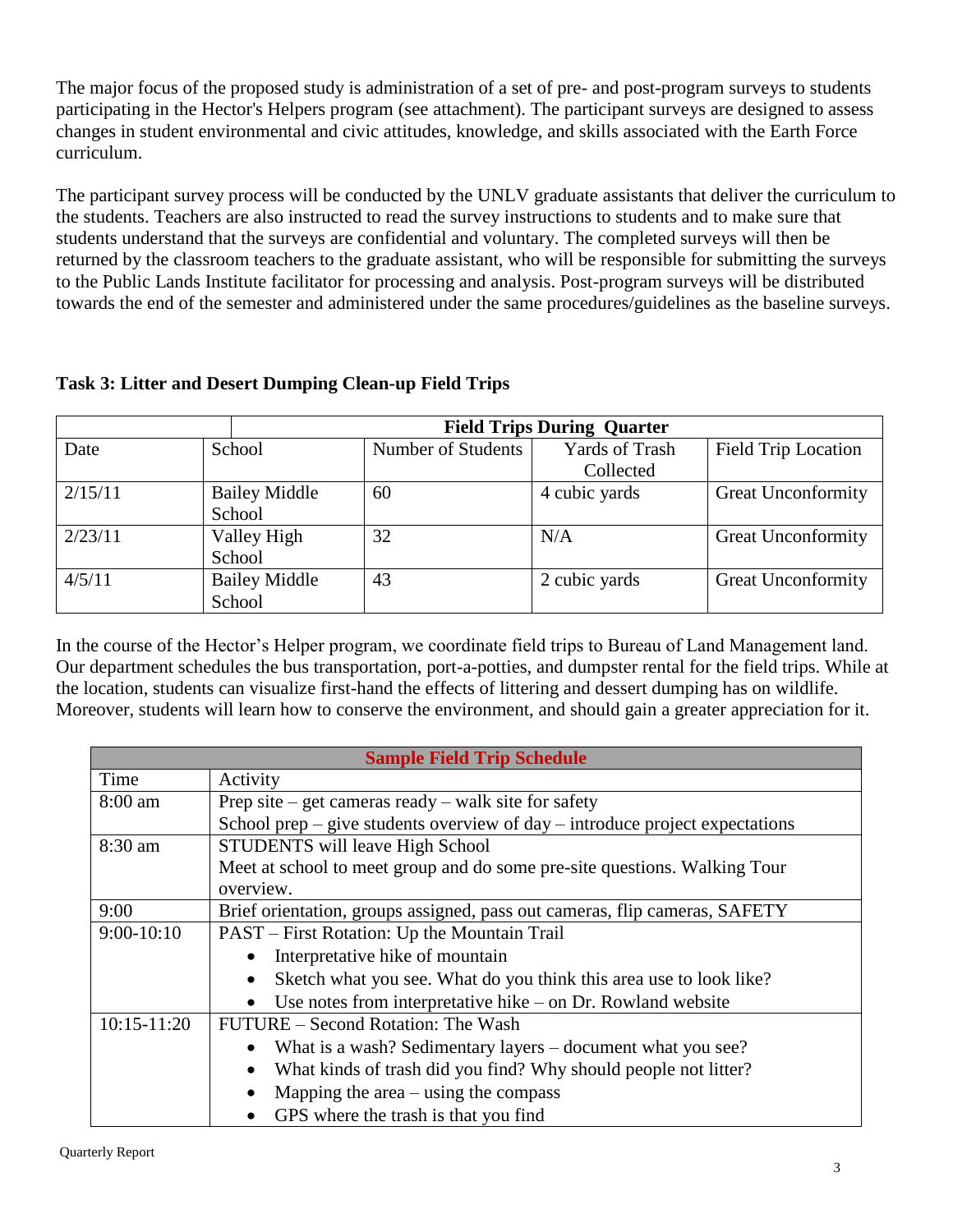| 11:20-11:50  | Lunch                                                                         |
|--------------|-------------------------------------------------------------------------------|
|              |                                                                               |
| $11:50-1:05$ | <b>PRESENT</b> – Third Rotation: Walking Tour                                 |
|              | (Tortoise and other animals of the desert & wash information)                 |
|              | Geology and the present                                                       |
|              | How does the geology rate to the animals and plants?                          |
|              | What are some native plants and animals in this area?                         |
|              | Walk by the wash and look for fossils.                                        |
| $1:05-1:15$  | <b>Fourth Rotation: All students</b>                                          |
|              | Discussion, review of day so far and importance. Wrap up, complete journaling |
|              | What data was collected?<br>$\bullet$                                         |
|              | Why is important to collect data?                                             |
|              | Why is the great unconformity important?<br>$\bullet$                         |
| 1:15         | Leave Field Trip Site                                                         |
| 2:00         | Return to High School                                                         |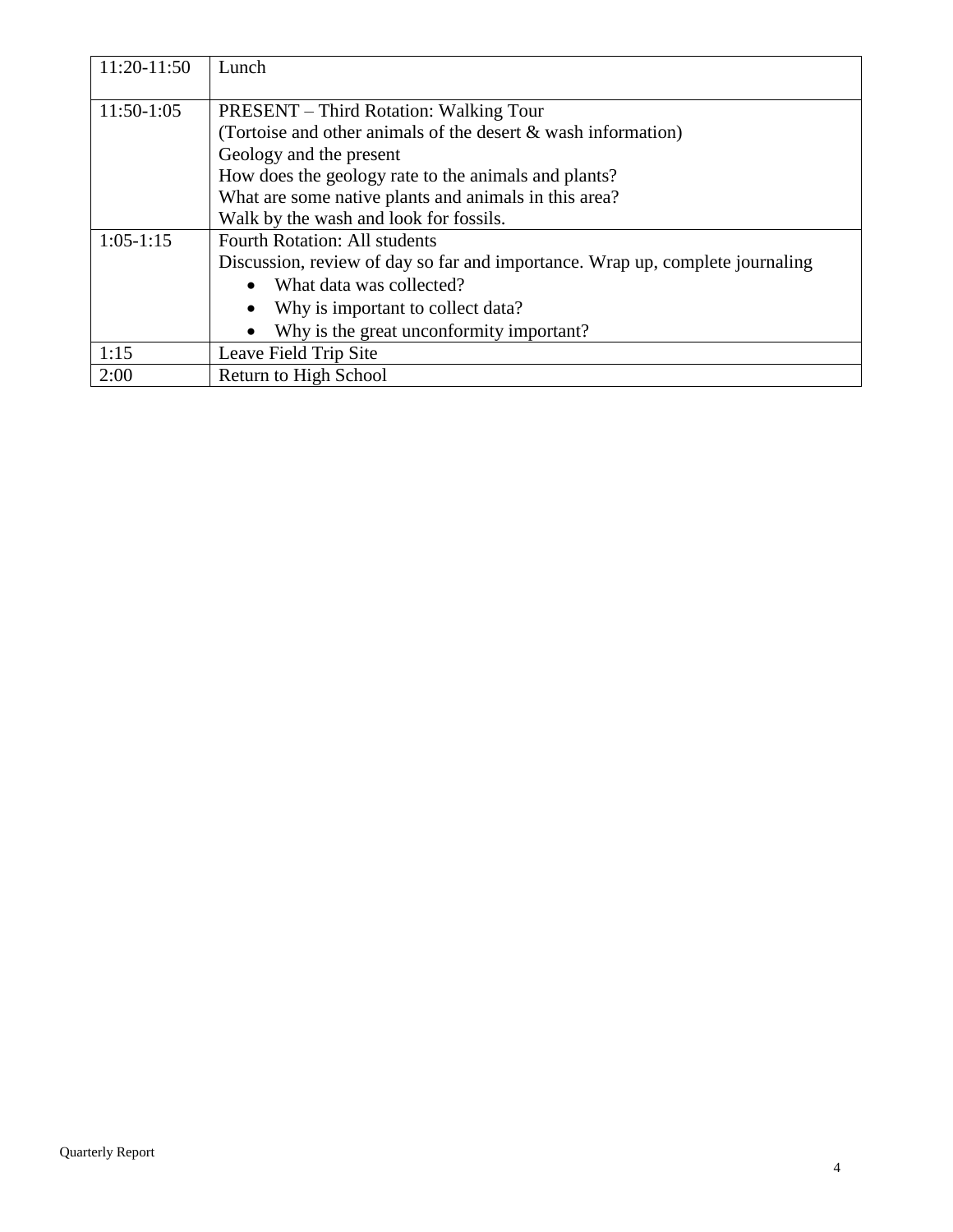### **ATTACHMENTS**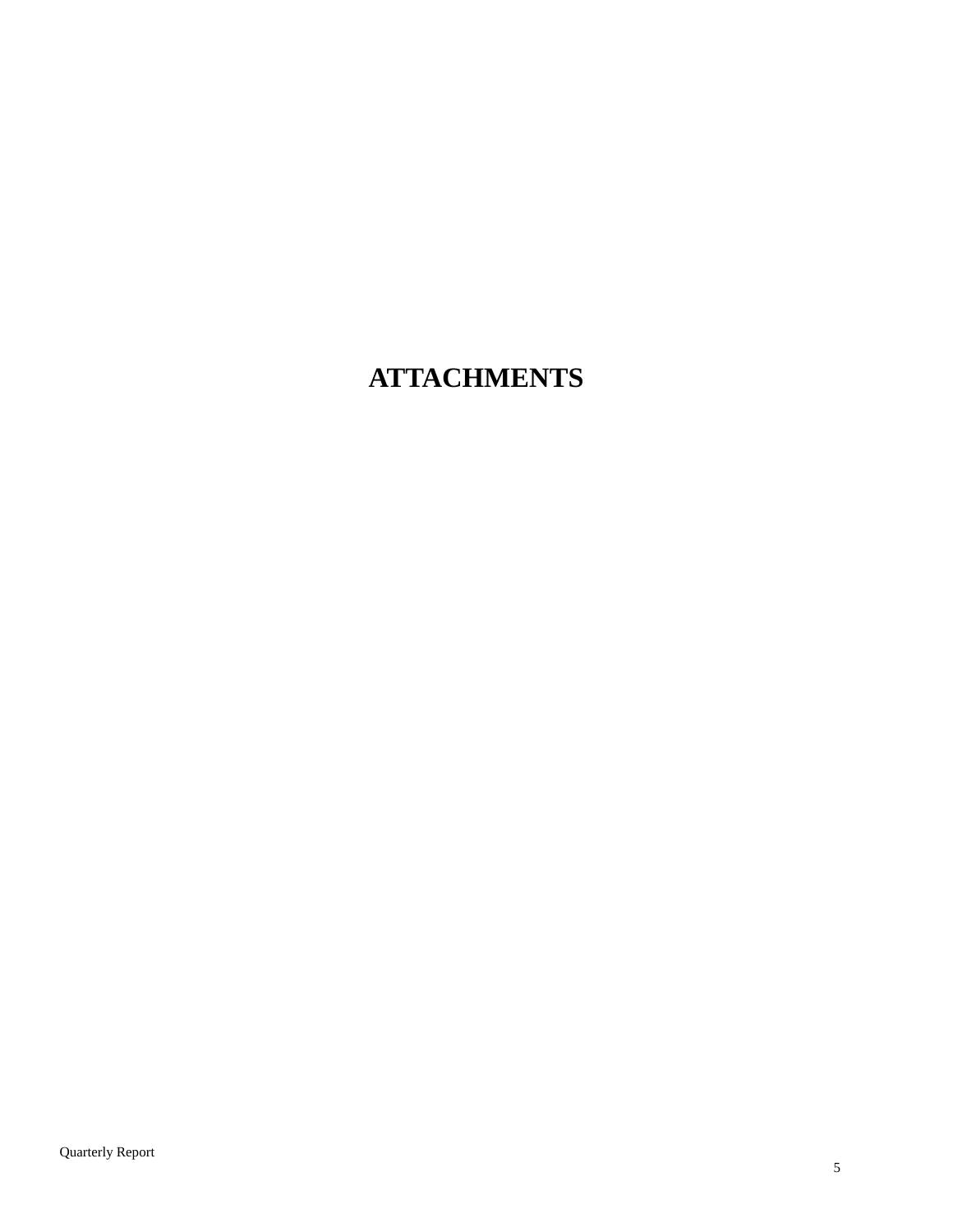

# *The Hector's Helpers Survey*

C. What color are your eyes?

PRE- As your instructor explained, we are asking students to complete a survey at the beginning and end of the Hector's Helpers program so we can see what you have learned.

Instead of asking you to give us your name on the survey, we are using a code that will let us match your before and after surveys without knowing your name. We will ask you to use the same code at the end of the program.

The code has four parts: your initials, your birth date, the color of your eyes, and whether you are a boy or a girl.

| Write                   |                           | A. What are the first initials of your first name, middle name, and last name?   |  |  |  |  |  |  |  |  |  |  |  |
|-------------------------|---------------------------|----------------------------------------------------------------------------------|--|--|--|--|--|--|--|--|--|--|--|
| Your                    | Write<br>Your<br>Initials | Then fill in the bubbles below. $\square$                                        |  |  |  |  |  |  |  |  |  |  |  |
| Last<br>Name<br>Initial |                           | ------------<br>_________<br>A B C D E F G H I J K L M N O P Q R S T U V W X Y Z |  |  |  |  |  |  |  |  |  |  |  |

B. What is your birth date? Please fill in the circles to indicate the month, the date, and the year in which you were born.

| Month      | Date                         | Year           | O Brown                              |
|------------|------------------------------|----------------|--------------------------------------|
| $\Box$ Jan | $\Box$ 1 $\Box$ 13 $\Box$ 25 | 1988<br>$\Box$ | O Blue<br>O Hazel/Green              |
| $\Box$ Feb | $\Box$ 2 $\Box$ 14 $\Box$ 26 | 1989<br>ப      | O Something Else                     |
| $\Box$ Mar | $\Box$ 3 $\Box$ 15 $\Box$ 27 | $\Box$ 1990    |                                      |
| $\Box$ Apr | $\Box$ 4 $\Box$ 16 $\Box$ 28 | $\Box$ 1991    |                                      |
| $\Box$ May | $\Box$ 5 $\Box$ 17 $\Box$ 29 | $\Box$ 1992    |                                      |
| $\Box$ Jun | $\Box$ 6 $\Box$ 18 $\Box$ 30 | $\Box$ 1993    | D. Are you a boy or a girl?<br>O Boy |
| $\Box$ Jul | $\Box$ 7 $\Box$ 19 $\Box$ 31 | $\Box$ 1994    | O Girl                               |
| $\Box$ Aug | $\Box$ 8 $\Box$ 20           | $\Box$ 1995    |                                      |
| $\Box$ Sep | $\Box$ 9 $\Box$ 21           | □ 1996         |                                      |
| $\Box$ Oct | $\Box$ 10 $\Box$ 22          | $\Box$ 1997    |                                      |
| $\Box$ Nov | $\Box$ 11 $\Box$ 23          | □ 1998         |                                      |
| $\Box$ Dec | $\Box$ 12 $\Box$ 24          | $\Box$ 1999    |                                      |
|            |                              | 2000<br>$\Box$ |                                      |

Please answer the questions in this survey as carefully and honestly as you can. There are no right or wrong answers. We just want to know how you think or feel.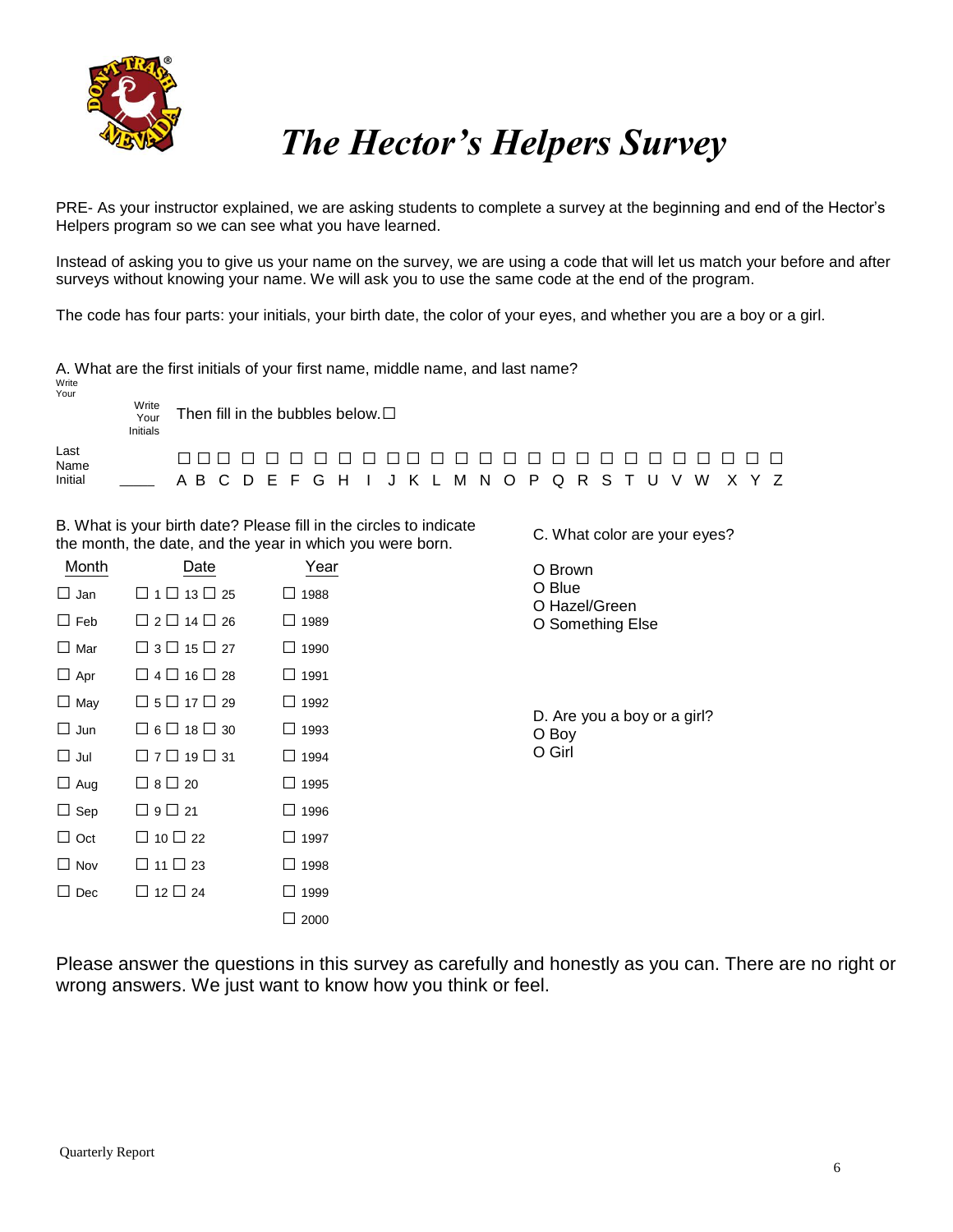For each statement below, please tell us if you feel that the statement is **Very True** for you, **Sort of True** for you, **Not Very True**, or **Not True at All**. Please be sure to fill in the circle completely

| Not<br>True<br>at | Not<br>Verv<br>True | Sort<br>Οf<br>True | <b>Very</b><br><b>True</b> |
|-------------------|---------------------|--------------------|----------------------------|
| All               |                     |                    |                            |

1. I am aware of environmental issues in my school or community.

2. I am familiar with the kinds of organizations that work on issues that are important to the community where I live.

3. When community issues or problems are being discussed, I usually have something to say.

4. I know where to find information on community issues where I live.

5. I feel that it is my responsibility to help solve environmental problems in my community.

6. At school, I pay attention in class.

7. I believe young people can persuade others to do things to improve the environment.

8. I think each person in a community should do what he or she can to solve community problems.

9. I am committed to working on community issues now and later in life.

10. I am aware of how my every day actions affect the environment.

11. I would be willing to change my personal habits if it helped improve the environment.

12. I know how to contact adults in my community to get information on community or environmental issues.

13. I know what it takes to change the rules and laws that affect my community.

14. I know how to work with others to solve a problem in my school or community.

15. I believe I can personally make a difference in my school or community.

16. It is very important to me to do the best I can in school.

17. When I am in class, I try very hard.

18. I believe that people working together can solve community problems better than people working alone.

19. I think it is important to look for ways to help the environment for a long time and not just do something that will make a difference for only a few days.

20. I am confident in expressing my opinions in front of a group of adults.

21. I try to learn as much as I can about my school subjects.

22. To solve most community problems, it is important to learn how to work with others.

23. Adults in my community value my opinion.

24. I feel like I am an important part of my community.

25. It is important to understand the different points of view on a community issue if we want to find a solution that will work.

26. I work very hard on my schoolwork.

27. I will use what I have learned in school when I am an adult.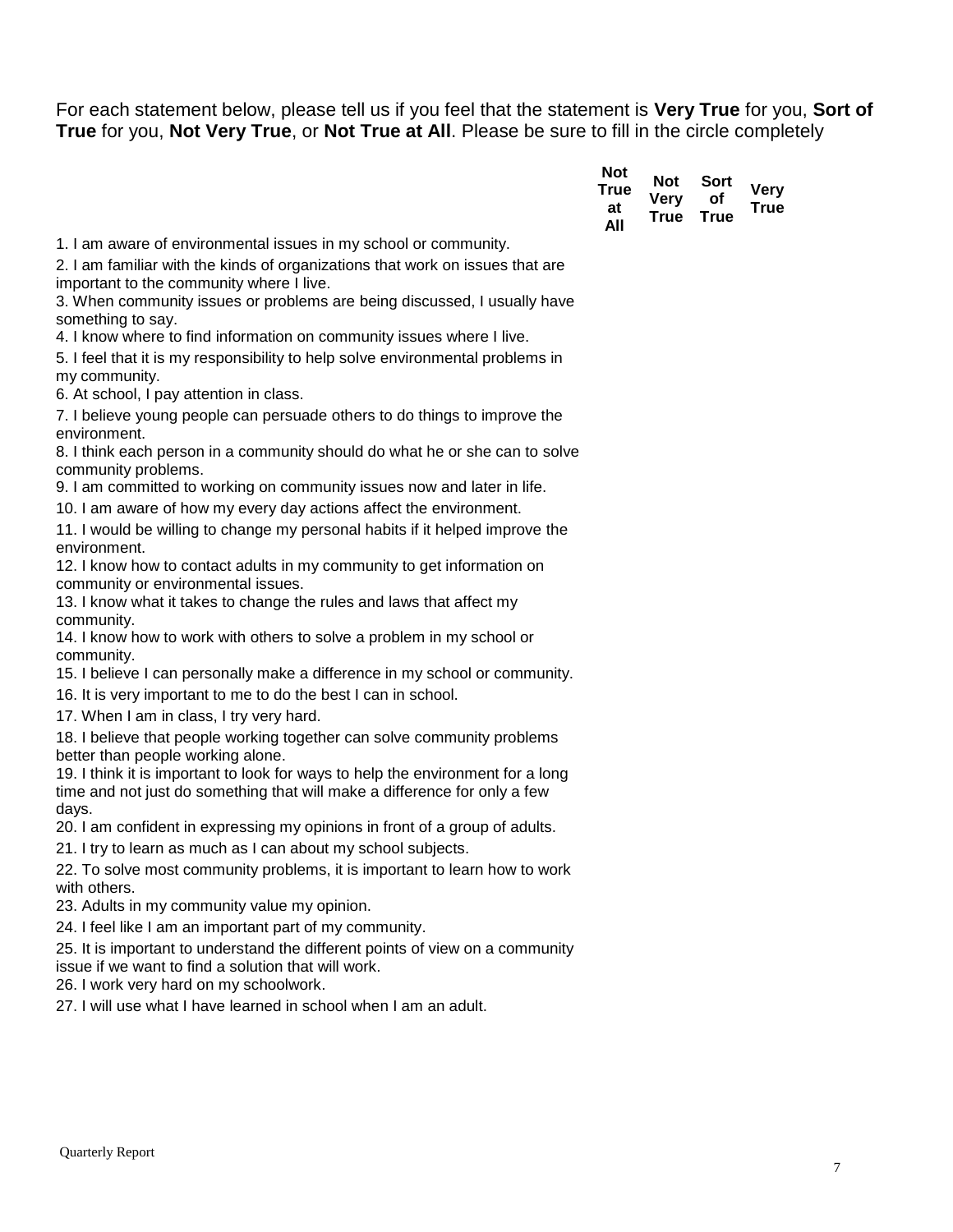#### **Please tell us a little about yourself**

|  |  |  |  | 1. How old are you? (Please fill in the circle for your age) |  |  |                                                              |
|--|--|--|--|--------------------------------------------------------------|--|--|--------------------------------------------------------------|
|  |  |  |  |                                                              |  |  | 5  6  7  8  9  10  11  12  13  14  15  16  17  18  19  Other |
|  |  |  |  |                                                              |  |  |                                                              |

2. What grade are you in? (Please fill in the circle for your grade this year) 5 6 7 8 9 10 11 12 O O O O O O O O

3. How would you describe your racial or ethnic background? Please feel free to mark all the answers that apply.<br>O African-American **CHI**III O Hispanic/Latino O African-American<br>
O Alaskan/Native American O White

O Alaskan/Native American O White<br>O Asian/Pacific Islander O Other O Asian/Pacific Islander

4. Have you participated in an Hector's Helper project before?

O Yes

O No

#### **That's It! THANK YOU FOR TAKING THE TIME TO ANSWER THE SURVEY!**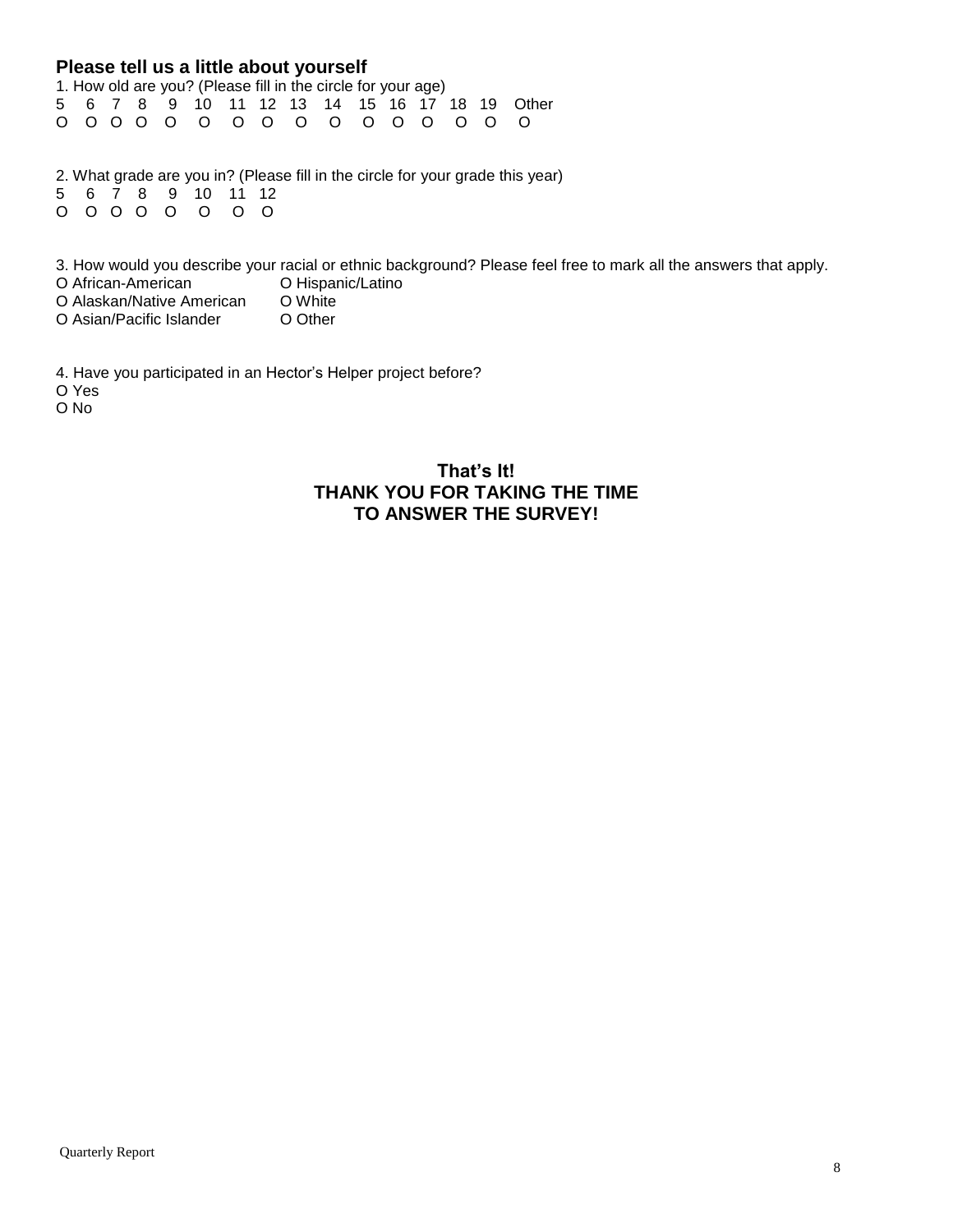

## *The Hector's Helpers Survey*

C. What color are your eyes?

#### **POST**

As your instructor explained, we are asking students to complete a survey at the beginning and end of the Hector's Helpers program so we can see what you have learned.

Instead of asking you to give us your name on the survey, we are using a code that will let us match your before and after surveys without knowing your name. We will ask you to use the same code at the end of the program.

The code has four parts: your initials, your birth date, the color of your eyes, and whether you are a boy or a girl.

A. What are the first initials of your first name, middle name, and last name?

| Write<br>Your | Write<br>Your<br>Initials | Then fill in the bubbles below. $\square$           |  |  |  |  |  |  |  |  |  |  |  |  |
|---------------|---------------------------|-----------------------------------------------------|--|--|--|--|--|--|--|--|--|--|--|--|
| Last<br>Name  |                           | _______________________________                     |  |  |  |  |  |  |  |  |  |  |  |  |
| Initial       |                           | A B C D E F G H I J K L M N O P Q R S T U V W X Y Z |  |  |  |  |  |  |  |  |  |  |  |  |

B. What is your birth date? Please fill in the circles to indicate the month, the date, and the year in which you were born.

| Month      | Date                         | Year            | O Brown                              |
|------------|------------------------------|-----------------|--------------------------------------|
| $\Box$ Jan | $\Box$ 1 $\Box$ 13 $\Box$ 25 | $\Box$ 1988     | O Blue<br>O Hazel/Green              |
| $\Box$ Feb | $\Box$ 2 $\Box$ 14 $\Box$ 26 | $\Box$ 1989     | O Something Else                     |
| $\Box$ Mar | $\Box$ 3 $\Box$ 15 $\Box$ 27 | $\Box$ 1990     |                                      |
| $\Box$ Apr | $\Box$ 4 $\Box$ 16 $\Box$ 28 | $\Box$ 1991     |                                      |
| $\Box$ May | $\Box$ 5 $\Box$ 17 $\Box$ 29 | $\Box$ 1992     |                                      |
| $\Box$ Jun | $\Box$ 6 $\Box$ 18 $\Box$ 30 | $\Box$ 1993     | D. Are you a boy or a girl?<br>O Boy |
| $\Box$ Jul | $\Box$ 7 $\Box$ 19 $\Box$ 31 | $\Box$ 1994     | O Girl                               |
| $\Box$ Aug | $\Box$ 8 $\Box$ 20           | $\Box$ 1995     |                                      |
| $\Box$ Sep | $\Box$ 9 $\Box$ 21           | $\Box$ 1996     |                                      |
| $\Box$ Oct | $\Box$ 10 $\Box$ 22          | $\Box$ 1997     |                                      |
| $\Box$ Nov | $\Box$ 11 $\Box$ 23          | $\Box$ 1998     |                                      |
| $\Box$ Dec | $\Box$ 12 $\Box$ 24          | $\Box$ 1999     |                                      |
|            |                              | 2000<br>$\perp$ |                                      |

Please answer the questions in this survey as carefully and honestly as you can. There are no right or wrong answers. We just want to know how you think or feel.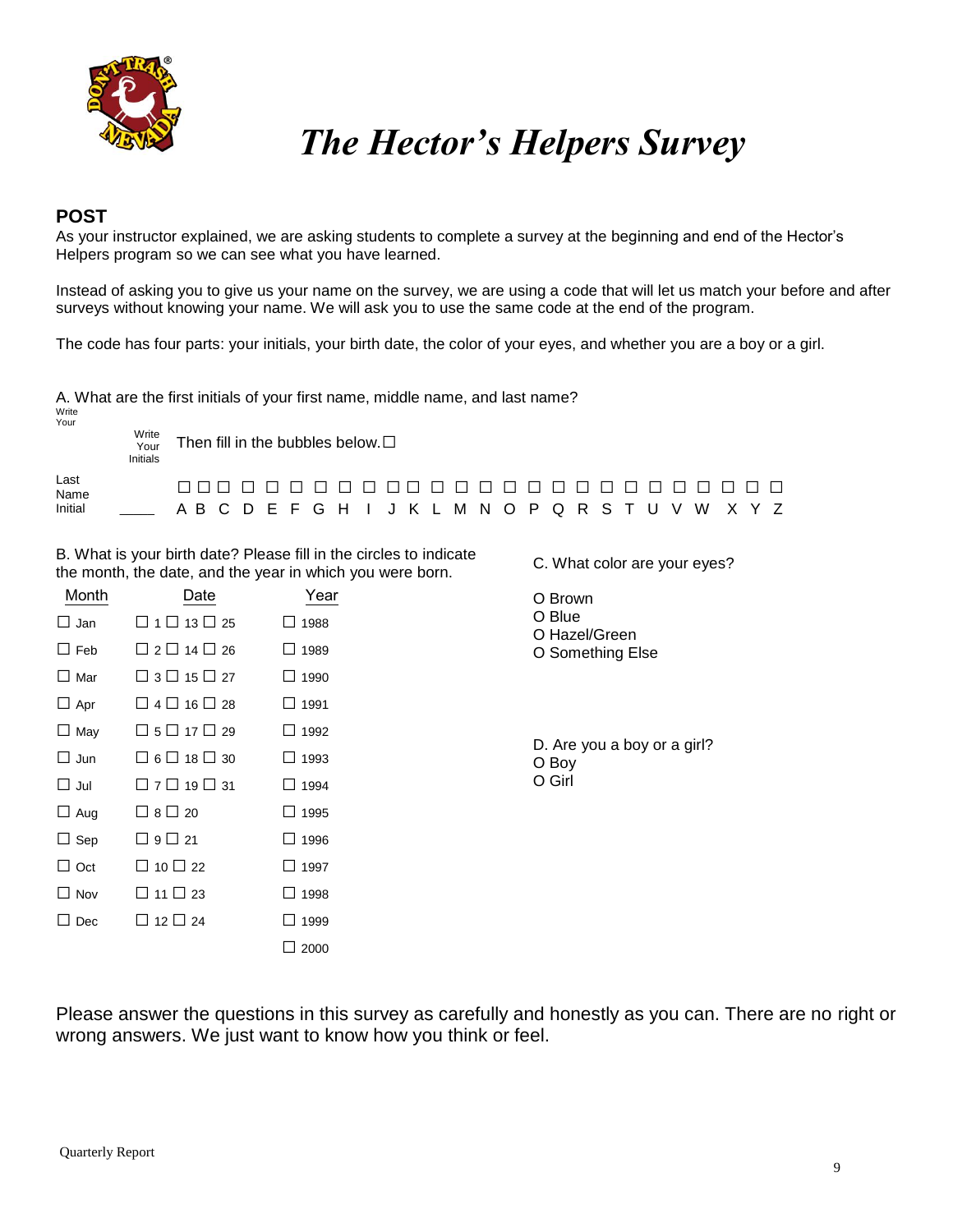For each statement below, please tell us if you feel that the statement is **Very True** for you, **Sort of True** for you, **Not Very True**, or **Not True at All**. Please be sure to fill in the circle completely

| Not  | Not  | Sort |             |
|------|------|------|-------------|
| True | Verv | Οf   | <b>Very</b> |
| at   | True | True | <b>True</b> |
| All  |      |      |             |

1. I am aware of environmental issues in my school or community.

2. I am familiar with the kinds of organizations that work on issues that are important to the community where I live.

3. When community issues or problems are being discussed, I usually have something to say.

4. I know where to find information on community issues where I live.

5. I feel that it is my responsibility to help solve environmental problems in my community.

6. At school, I pay attention in class.

7. I believe young people can persuade others to do things to improve the environment.

8. I think each person in a community should do what he or she can to solve community problems.

9. I am committed to working on community issues now and later in life.

10. I am aware of how my every day actions affect the environment.

11. I would be willing to change my personal habits if it helped improve the environment.

12. I know how to contact adults in my community to get information on community or environmental issues.

13. I know what it takes to change the rules and laws that affect my community.

14. I know how to work with others to solve a problem in my school or community.

15. I believe I can personally make a difference in my school or community.

16. It is very important to me to do the best I can in school.

17. When I am in class, I try very hard.

18. I believe that people working together can solve community problems better than people working alone.

19. I think it is important to look for ways to help the environment for a long time and not just do something that will make a difference for only a few days.

20. I am confident in expressing my opinions in front of a group of adults.

21. I try to learn as much as I can about my school subjects.

22. To solve most community problems, it is important to learn how to work with others.

23. Adults in my community value my opinion.

24. I feel like I am an important part of my community.

25. It is important to understand the different points of view on a community issue if we want to find a solution that will work.

26. I work very hard on my schoolwork.

27. I will use what I have learned in school when I am an adult.

28. My Earth Force experience makes me want to learn more about the environment.

29. I feel like I have a better understanding of environmental issues in my community as a result of my experience with Earth Force.

30. Being in Earth Force makes me feel like part of a larger, national

movement to improve communities and the environment.

31. I want to continue to work on the issues from my Earth Force project, either on my own or with my Earth Force group.

#### **Please tell us a little about your Earth Force experience**

Quarterly Report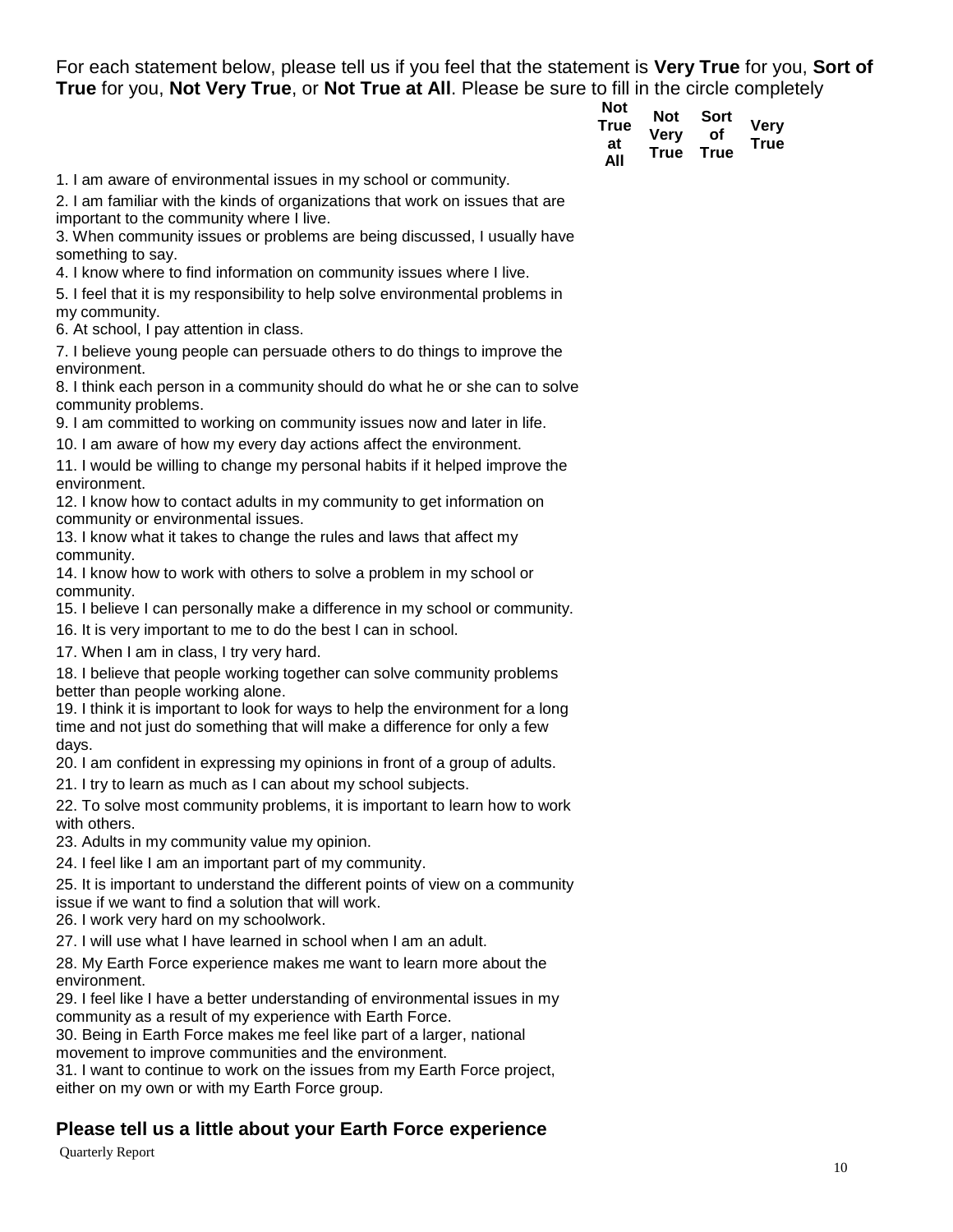32. Did you work on one or more Earth Force projects in your school or community this year? O Yes O No (Skip to Question 34)

33. If **YES**, please tell us about your experience with your Earth Force project. For each statement, please tell us if you feel that the statement is **Very True** for you, **Sort of True** for you, **Not Very True**, or **Not True at All** for you.

| Not<br>True<br>at | Not<br>Verv<br>True | Sort<br>Οf<br>True | <b>Very</b><br><b>True</b> |
|-------------------|---------------------|--------------------|----------------------------|
| ΔIΙ               |                     |                    |                            |

a. We had a say in choosing the issue that we worked on.

b. We had a chance to discuss or research our issue before we took action.

c. We met with people in the community in order to learn more about the problem.

d. We learned about public policy as part of our project.

e. We had a chance to discuss different ways to make a difference on our issue before deciding what we were going to do for our project.

f. I felt like the project we worked on was important.

g. I felt like we had real responsibilities on our project.

h. We had a chance to talk or write about our experiences on our project.

i. Our teacher talked about how our project related to the subjects we were studying in class.

j. We completed all the steps on our project that we had planned.

k. I felt like our project made a difference.

l. We presented and/or discussed the results of our project with one or more members of the community.

m. People in my school or community thought the work we did on our project was important.

n. We tried to find out whether our project made a difference.

o. I paid attention more in my Earth Force class than in most of my other classes.

p. I learned more in my Earth Force class than in most of my other classes.

34. How would you rate your experience in Hector's Helpers? O Excellent O Good O Fair O Poor

35. If possible, do you want to be in Hector's Helpers again? O Yes O No O Not Sure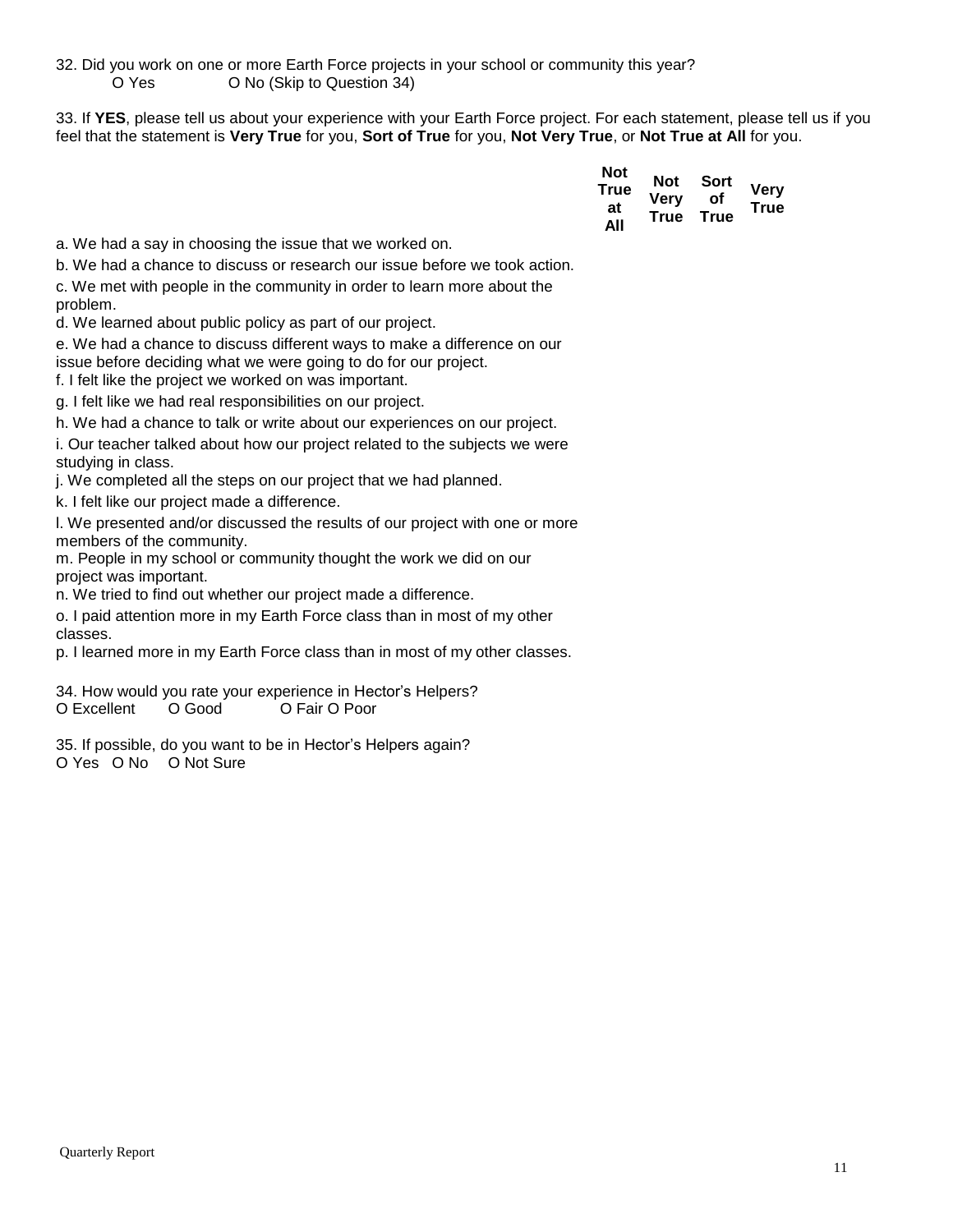36. **Finally, we would like to know more about some of the skills you learned as a result of being in Earth Force this year**. For each of the following questions, please tell us how well you could do each type of task at the *beginning* of the school year and *now*. Could you do it *Not at all*? *A little*? *Pretty well*? Or *Very well*?

For example, in the sample question below, we ask you how well you could "identify an environmental problem in your community." To answer, *first you need to fill in one of the circles on the left side of the page* to tell us how well you could identify an issue *at the beginning of the year*. Then, you would *fill in one of the circles on the right side of the page* to tell us how well you think you can identify an issue now *now*. In the example below, we have filled in the circle indicating that you could identify an issue "a little" at the beginning of the year and "very well" now.

| At the beginning of the<br>school year |                 |                |              | How well could you do each of the<br>following?                                                                                                                                                                                                                                                                                                                                                                                                                                                                                                                                                                                                                                                                                                                                                                                                                                                                                                                                                                                                                                                                                                                                                                                                                                                                                                                                                                                                                                                                                                       | <b>Now</b>    |             |                |              |  |  |  |
|----------------------------------------|-----------------|----------------|--------------|-------------------------------------------------------------------------------------------------------------------------------------------------------------------------------------------------------------------------------------------------------------------------------------------------------------------------------------------------------------------------------------------------------------------------------------------------------------------------------------------------------------------------------------------------------------------------------------------------------------------------------------------------------------------------------------------------------------------------------------------------------------------------------------------------------------------------------------------------------------------------------------------------------------------------------------------------------------------------------------------------------------------------------------------------------------------------------------------------------------------------------------------------------------------------------------------------------------------------------------------------------------------------------------------------------------------------------------------------------------------------------------------------------------------------------------------------------------------------------------------------------------------------------------------------------|---------------|-------------|----------------|--------------|--|--|--|
| All                                    | Not at A Little | Pretty<br>Well | Very<br>Well | a. Identify an environmental issue in your<br>community (sample question)<br>b. Find the right person to give information on a<br>community or environmental issue?<br>c. Identify community or environmental issues<br>that are important to your school or community?<br>d. Make phone calls or conduct interviews to<br>gather information on a school or community<br>problem?<br>e. Find information on public policies that are<br>related to an environmental issue in your school<br>or community?<br>f. Figure out whether a source of information is<br>biased?<br>g. Talk to people you don't know about an issue<br>you think is important?<br>h. Use a democratic process (like voting) to<br>make decisions with others in a group?<br>i. Work with other youth and adults to identify<br>and solve a community or environmental<br>problem?<br>j. Identify and use the skills that are needed to<br>make a team work well together?<br>k. Change what you are doing on a project to<br>make it work better?<br>I. Identify the steps you need to take to put a<br>project into action?<br>m. Manage your time so you can get all of the<br>steps in a project done?<br>n. Write letters, brochures or stories to inform<br>people about a community or environmental<br>issue?<br>o. Compare the pros and cons of different<br>solutions to a community or environmental<br>issue in your school or community?<br>p. Make decisions based on clear criteria?<br>q. Evaluate your project to figure out what<br>worked and what didn't? | Not<br>at All | A<br>Little | Pretty<br>Well | Very<br>Well |  |  |  |

#### **THANK YOU FOR TAKING THE TIME TO ANSWER THE SURVEY!**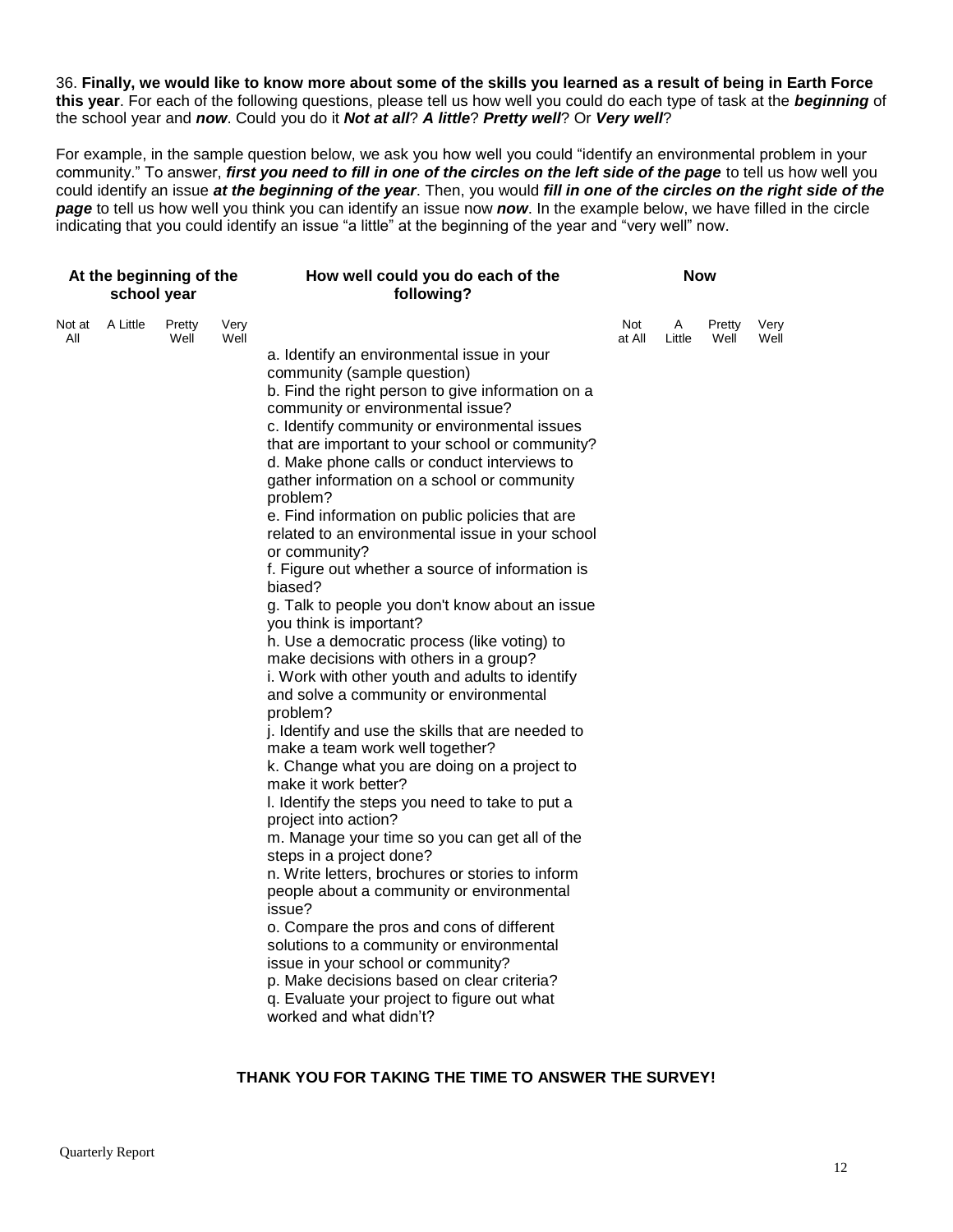| <b>Hector's Helpers Curriculum</b> |                             |                                                           |                                                                                      |                        |  |  |  |
|------------------------------------|-----------------------------|-----------------------------------------------------------|--------------------------------------------------------------------------------------|------------------------|--|--|--|
|                                    | <b>Question</b>             | Objective                                                 | <b>Activities</b>                                                                    | <b>Curriculum Code</b> |  |  |  |
| Week 1                             | Why do I care about the     | Students gain a sense of personal responsibility for the  | - Introduce purpose of course                                                        | N.12.B.2               |  |  |  |
|                                    | environment, littering, and | environment. They will see the costs of littering and     | - Ask the class about a special place                                                |                        |  |  |  |
|                                    | recycling?                  | the benefit of recycling.                                 | - Environmental Citizen handout                                                      |                        |  |  |  |
|                                    |                             |                                                           | - Inspirational local story                                                          |                        |  |  |  |
|                                    |                             |                                                           | - Presentation about recycling/littering                                             |                        |  |  |  |
|                                    |                             |                                                           | - Recycling quiz                                                                     |                        |  |  |  |
|                                    |                             |                                                           | - Journal: Why do I care about public                                                |                        |  |  |  |
|                                    |                             |                                                           | lands? How can I prevent littering and                                               |                        |  |  |  |
|                                    |                             |                                                           | encourage recycling in my community?                                                 |                        |  |  |  |
|                                    |                             |                                                           |                                                                                      |                        |  |  |  |
| Week 2                             | How to establish team       | Learn the importance of team building and develop group   | - Presentation about team building                                                   | N.8.A.7                |  |  |  |
|                                    | building?                   | skills.                                                   | - Interactive team building exercises                                                |                        |  |  |  |
|                                    |                             |                                                           | - Human Knot Game                                                                    |                        |  |  |  |
|                                    |                             |                                                           | - Labels Head Game                                                                   |                        |  |  |  |
|                                    |                             |                                                           | - Inventory of their community                                                       |                        |  |  |  |
|                                    |                             |                                                           | - Journal: Write down observations of a                                              |                        |  |  |  |
|                                    |                             |                                                           | littered area in your community,                                                     |                        |  |  |  |
|                                    |                             |                                                           |                                                                                      |                        |  |  |  |
| Week 3                             | What is leadership?         | Introduce the main principles of leadership and the class | - Presentation about leadership                                                      | N.8.A.7                |  |  |  |
|                                    |                             | will choose their littering/dumping issue.                | - Leadership quiz                                                                    |                        |  |  |  |
|                                    |                             |                                                           | - Leadership style skits<br>- Decide on class issue with selection<br>grid worksheet |                        |  |  |  |
|                                    |                             |                                                           | - Journal: What type of leader am I?                                                 |                        |  |  |  |
|                                    |                             |                                                           |                                                                                      |                        |  |  |  |
| Week 4                             | How do I communicate and    | Understand the keys to effective communication and        | - Presentation about communication<br>and motivation                                 | N.8.A.2/N.12.B.2       |  |  |  |
|                                    | motivate others to change?  | marketing techniques. Differentiate between policies and  | - Impromptu speeches                                                                 |                        |  |  |  |
|                                    |                             | practices.                                                | - Policies & practices handout                                                       |                        |  |  |  |
|                                    |                             |                                                           | - Journal: How can I motivate someone                                                |                        |  |  |  |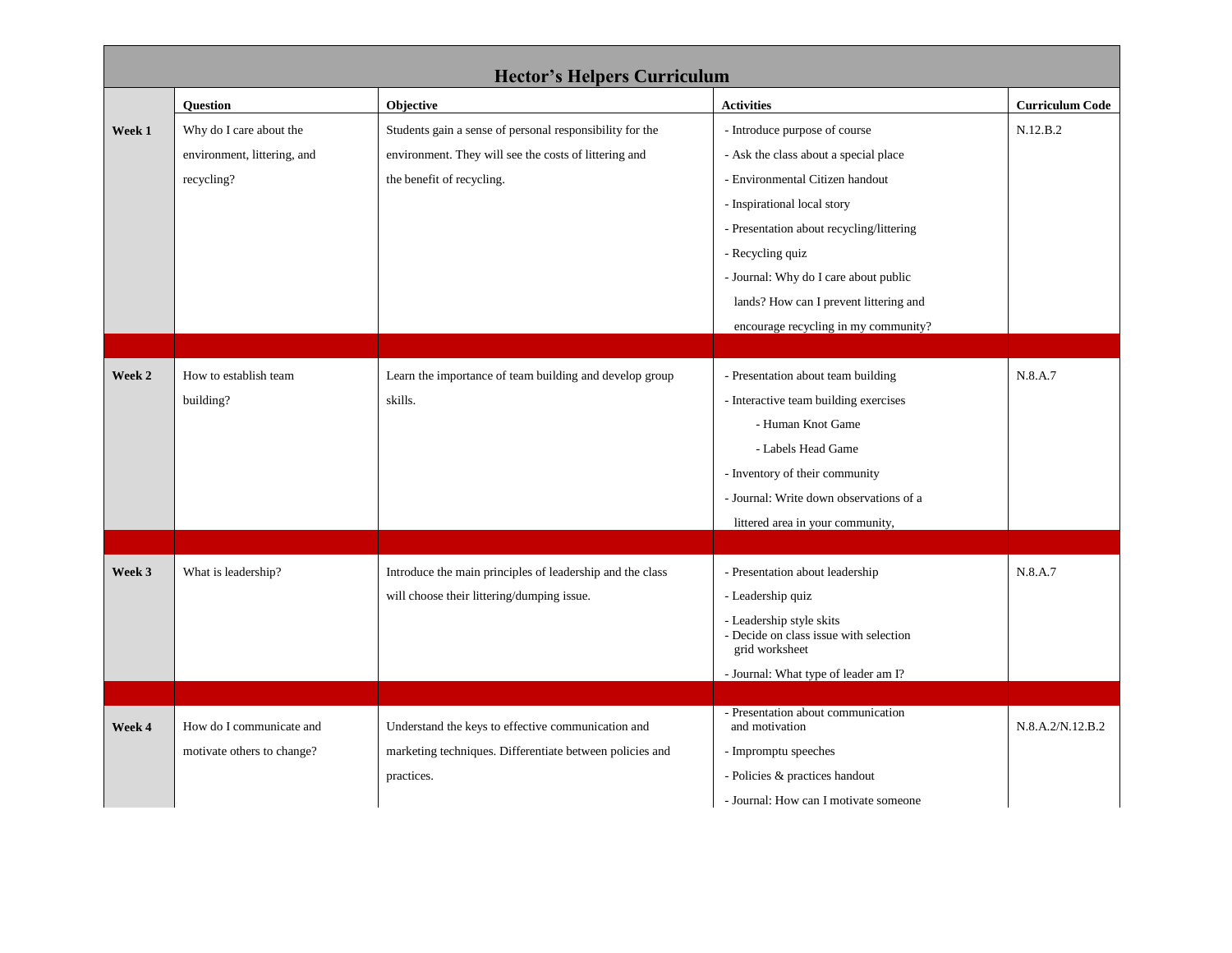|        |                                                                                                       |                                                                                                                                                   | to volunteer at a clean-up event?                                                                                                                                                                                               |                  |
|--------|-------------------------------------------------------------------------------------------------------|---------------------------------------------------------------------------------------------------------------------------------------------------|---------------------------------------------------------------------------------------------------------------------------------------------------------------------------------------------------------------------------------|------------------|
|        |                                                                                                       |                                                                                                                                                   |                                                                                                                                                                                                                                 |                  |
| Week 5 | What is the Southern Nevada<br>Agency Partnership<br>$(SNAP)$ ?<br>What are environmental<br>careers? | Connect to Southern Nevada's public lands, animals and plants.<br>Help students recognize the stakeholders involved with their<br>selected issue. | - Presentation of SNAP & Careers<br>- Pass out brochures of all four federal<br>answers to questions<br>- Stakeholder Web worksheets<br>- Journal: What did I learn about<br>Southern Nevada's public lands and<br>its careers? | N.8.A.1/N.12.B.2 |
|        |                                                                                                       |                                                                                                                                                   |                                                                                                                                                                                                                                 |                  |
| Week 6 | What is environmental ethics?                                                                         | Develop students with a positive<br>environmental ethics and motivate them to take desirable<br>actions. Begin ant-litter and dumping project.    | - Hand out student field trip permission<br>- Presentation about environmental ethics<br>- Case study activity<br>- Course of Action worksheet<br>- Journal write an environmental code<br>of ethics for your family            | N.12.B.2         |
| Week 7 | How can I take action?                                                                                | Effects of trash on wildlife activity.                                                                                                            | - Trash clean-up<br>- Guided exploration                                                                                                                                                                                        | N.12.B.2         |
| Week 8 | What is a podcast?                                                                                    | Learn about podcasts and how it is used to inform and<br>influence a greater audience                                                             | - Presentation about podcasts<br>- Listen to clips of podcasts on web<br>- Introduce podcast project<br>- Action Planning worksheets<br>- Journal: Brainstorm ideas for podcast<br>project                                      | N.8.A.5/N.12.B.1 |